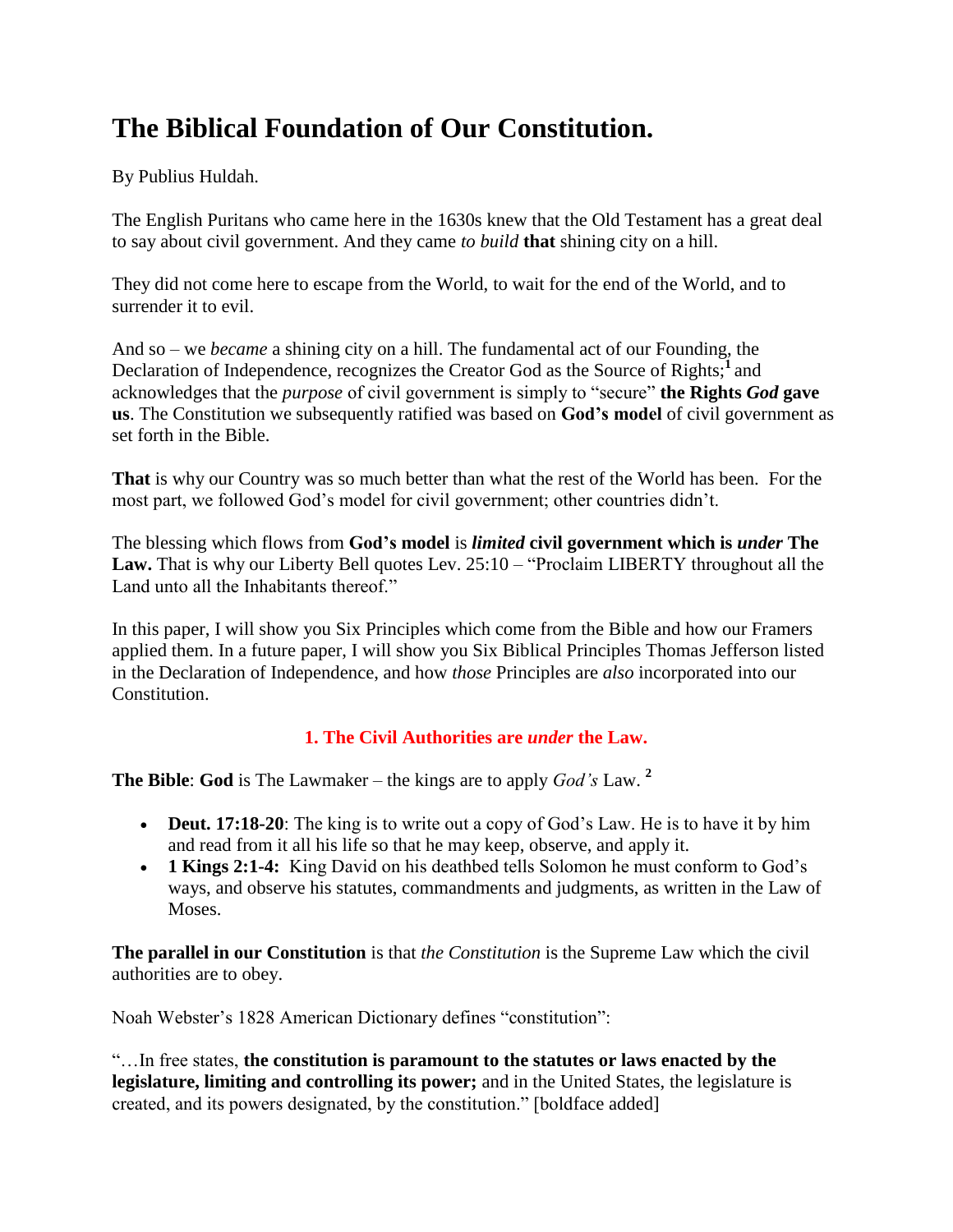Our *Constitution* is the Standard by which the validity of all Acts of Congress, all acts of the Executive Branch, all judicial opinions, and all Treaties is measured and judged (Art. VI, cl. 2).

Do you see? **Law comes from** *a higher source* **than the civil authorities. The "Rule of Law" prevails when the civil authorities obey** *that higher Law* – be it God's Law or our Constitution.

*Tyrants*, on the other hand, claim that *they* are the source of law. The Roman Caesars, Stalin, Hitler, the dictator of N. Korea and Obama all claim that *their will* is "law". Consider Obama's usurpatious executive orders and rules made by his executive agencies. **This is the "Rule of Man"** – when the civil authorities deny they are subject to a higher law (be it God's Law or the Constitution), and hold that *their will* is "law".

# **2. Civil Government has only limited and defined Powers**:

**The Bible**: When you read through the Old Testament, you see that civil government is limited to:

- Military matters
- Enforcement of *only a few* of God's Laws the laws to which a penalty for violation is attached (laws against murder, theft, bearing false witness, negligence, etc.).
- Judges are available to decide disputes between the people.

Most of God's Laws are a matter of individual and family self-government (e.g., charity, family welfare, education, don't drink too much, work hard).

**The parallel in our Constitution** is that it is one of *enumerated powers* only:

- **Congress'** Enumerated Powers are [listed and explained here](https://publiushuldah.wordpress.com/2009/09/08/congress-enumerated-powers/)**.**
- **The President's** Enumerated Powers are [listed and explained here.](https://publiushuldah.wordpress.com/2011/08/30/the-presidents-enumerated-powers-rulemaking-by-executive-agencies-executive-orders/)
- **The Judicial Branch's** enumerated powers are [listed and explained here.](https://publiushuldah.wordpress.com/category/enumerated-powers-of-federal-courts/)

All other powers (except those listed at Art. I, §10) are retained by the States or the People. **"**Self-government" means that as individuals, we govern ourselves in accordance with the laws of God [or the "Natural Law"]. It doesn't mean that we elect representatives to manage our lives for us!

*Tyrants* claim the power to do whatever they want.

## **3. Civil Government is divided into Three Parts:**

**The Bible:** Isaiah 33:22 says The Lord is our "judge", "lawgiver", and "king"!

**The parallel in our Constitution** is that the federal government is divided into three branches: Judicial, legislative, and executive.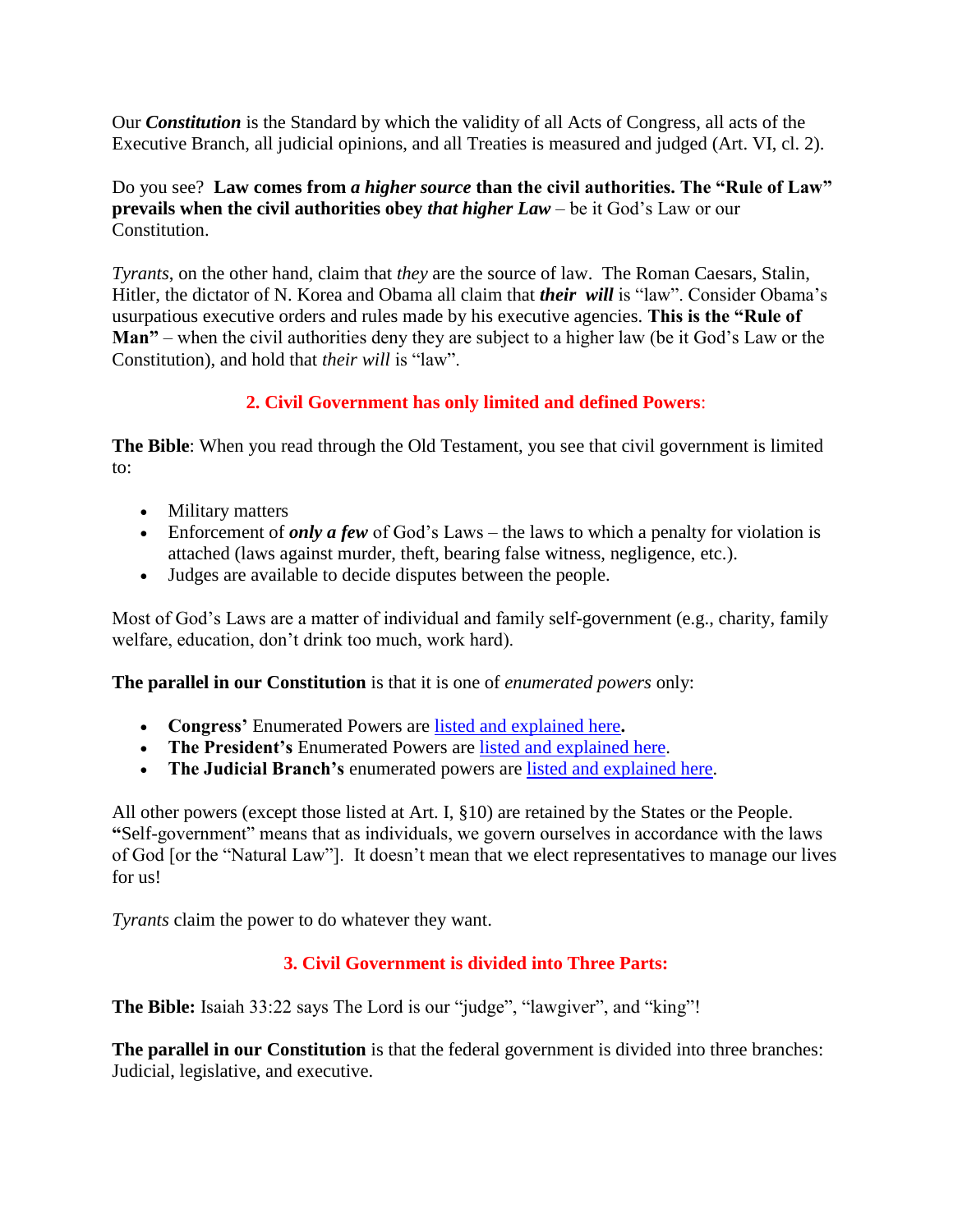No human can be trusted with all three functions, so our Constitution separates them into three branches, with each branch having checks on the powers of the other branches.

*Tyrants* seek to exercise all three functions. Obama is making Congress irrelevant: When they refuse to pass a law *he wants*, he implements it by "executive order" or "agency regulation". He's making the judicial branch irrelevant by ignoring their decisions which go against *his* will.

# **4. The Civil Authorities promise to obey the Higher Law.**

**The Bible**: The king promises to obey God's Laws and to apply God's Laws in the kingdom; and the people pledge themselves to this promise:

- King Josiah's covenant at **2 Kings 23:1-3**: King Josiah called all the people together and in their presence, read aloud to them the Book of the Law which had been found in the temple. Then King Josiah entered into a covenant with God that he would obey him and keep his commandments and statutes as written in the Book of the Law. And all the People pledged themselves to this covenant.
- Joash's (via the priest Jehoiada) covenant at 2 Kings 11:17 and 2 Chron 23:16.
- David's covenant at  $2$  Sam  $5:1-4$  and  $1$  Chron  $11:1-3$ .

# **Our Constitutional Oaths of Office**:

- Art. II, Sec. 1, last clause: The President promises to "preserve, protect and defend the Constitution".
- Art. VI, last clause: All other federal and State officers and judges promise to "support" the Constitution.

# **5. When the Civil Authorities violate the Higher Law, We must** *Rebuke* **them!**

**The Bible:** The prophets **rebuke** the kings when they forsake God's Law:

- Samuel **rebuked** King Saul (1 Samuel 13:10-14)
- Nathan **rebuked** King David (2 Samuel 12)
- A Man of God **rebuked** King Jeroboam (1 Kings 13)
- **•** Elijah **rebuked** King Ahab (1 Kings  $16:29 1$  Kings  $17:2$ ; 1 Kings  $18:16-20$ ; 1 Kings 21:17-29)
- Elijah **rebuked** King Ahaziah (2 Kings 1:1-18)
- Elisha **rebuked** Jehoram, King of Israel (2 Kings 3:1-14)
- The prophets **warned** of the pending destruction of Jerusalem because of the sins of King Manasseh (2 Kings 21:10-16)
- The book of Micah.

**The Black Robed Regiment of Our Revolution:** Some 237 years ago**, our pastors** were leaders in bringing about our Revolution. *They* understood that the English king and Parliament were imposing tyranny on us in violation of God's Law.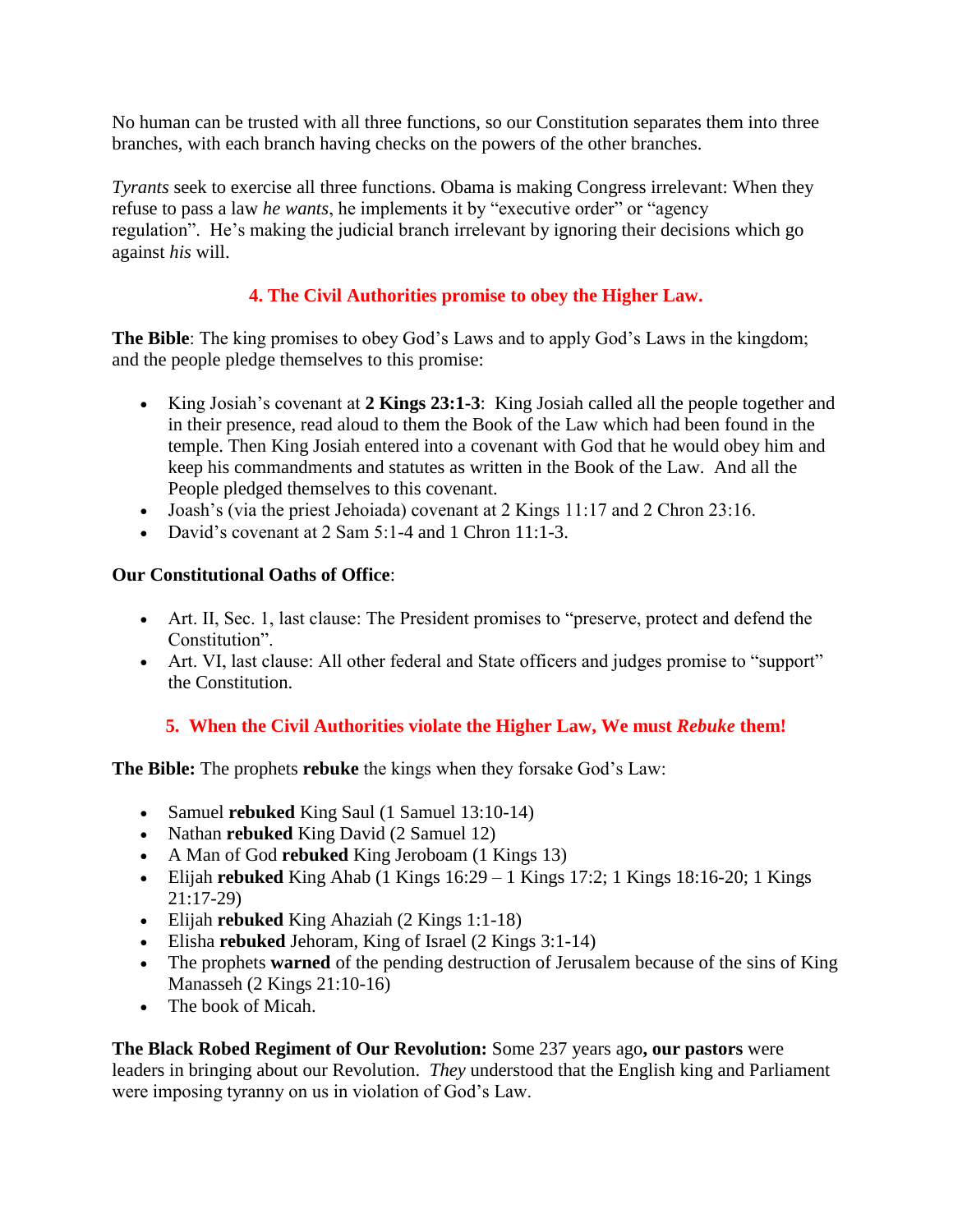**In the Declaration of Independence,** we rebuked the British Crown when we itemized our grievances and recited how we had petitioned for redress and had warned that if they didn't stop the usurpations, we would separate from them.

**But today, we don't have enough clergy with the knowledge and the spine to rebuke the federal government**. Many *don't know* what the Bible says about civil government,**<sup>3</sup>** and they *don't know* our Founding Principles and documents. Too many of our clergy just want to escape or withdraw from the World, avoid controversy, and preserve their 501 (c) (3) tax exemption.

The Catholic Priests are speaking out about being forced to provide contraception and abortion pills as violations of *their* religious freedom. But they *should* be denouncing the HHS rules **as unconstitutional exercises of** *un***delegated powers.**

Their goal should not be to carve out an exemption for themselves from rules *they* don't agree with; but to enforce The Constitution for everyone.

"Rebuke" does not consist in saying, "I don't agree" or "It violates *my* beliefs."

#### **A proper rebuke points out the Higher Law being violated, and demands compliance with that Higher Law –** *not* **with one's personal views.**

Because the Priests have focused on *their* religious beliefs, instead of on biblical/constitutional principles; the discussion in the media has been about the percentage of Catholics who use birth control – the implication being that since most Catholics use it, the Priests are out of touch.

But if the Priests would say:

- Obamacare is unconstitutional as outside the scope of the powers delegated to Congress **the medical care of the People not being one of the enumerated powers**; and
- The HHS rules are unconstitutional as outside the scope of the powers granted to the Executive Branch, and as in violation of **Art. I, § 1** which provides that only *Congress* may make laws; **<sup>4</sup>**

*Then,* they would make a *proper* Rebuke. And the discussion would be where it should be: on the enumerated powers of Congress and the unconstitutionality of rule-making by executive agencies.

So! The purposes of Rebuke are to *Warn* and *Teach*:

- To **warn** the civil authorities of their violations of the Higher Law, and
- To **educate** the civil authorities and The People about the Higher Law.

**The Constitution is a theological document!** It is the job of our clergy – Catholic, Protestant and Jewish – to know this. And to defend God's Word as expressed in our Constitution. **God**  *requires* **our clergy to take an active role in protecting the People from a civil government**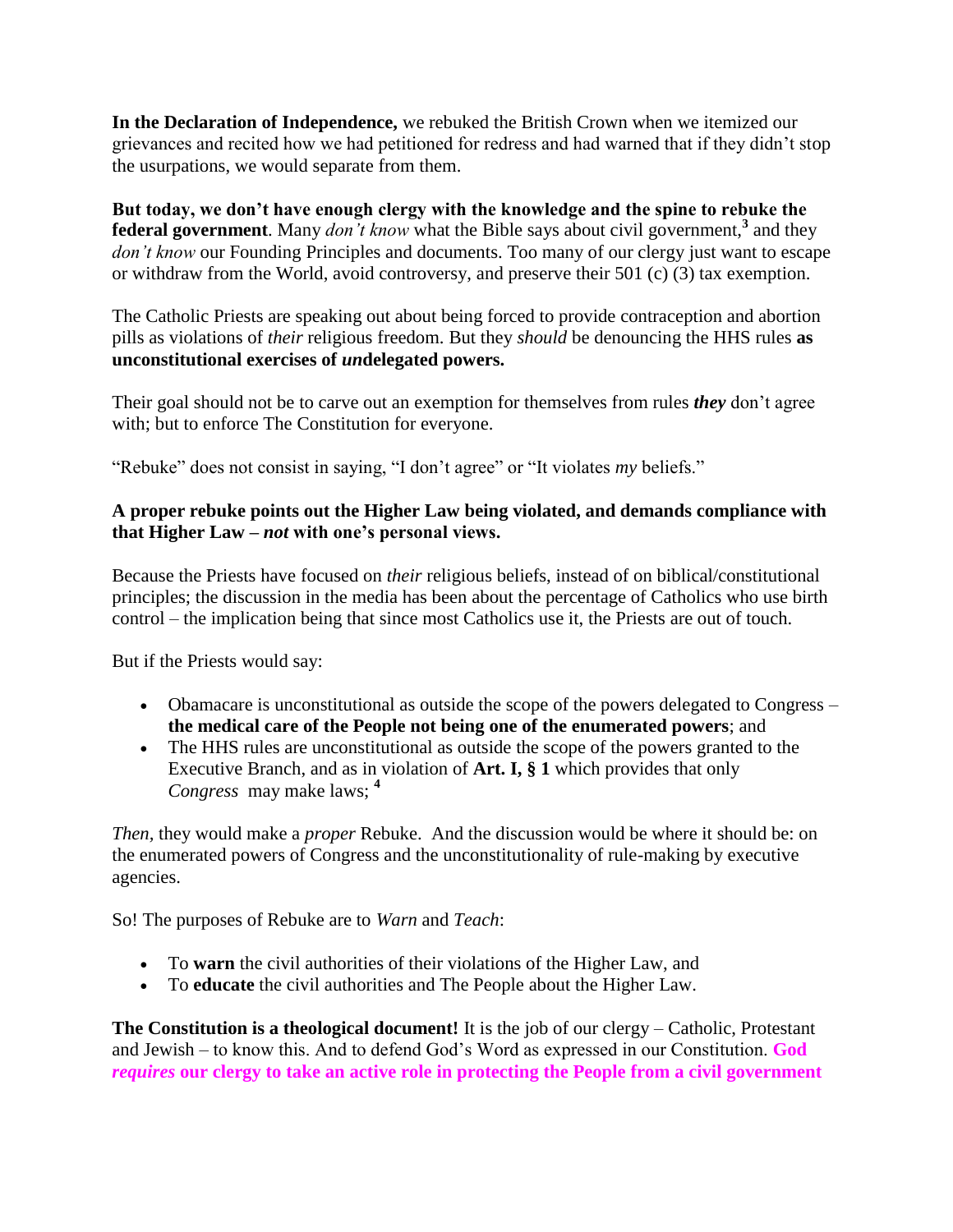#### **which violates the Higher Law – be it God's Law or our Constitution which is based on God's Law.**

**We The People** must also rebuke the federal government when they violate our Constitution. We do it by posting on line, talking to friends, family, and everyone else within our spheres of influence. Stick to Principles – avoid personal opinions. Cite the provision of our Constitution they violated; or as is usually the case, show that what they have done is not an enumerated power. When they have town hall meetings, rebuke them there. Watch [this magnificent woman](http://www.varight.com/news/congressman-pete-stark-d-ca-federal-government-can-enslave-citizens/) and see how it is done!

#### **6. The Peoples' Obligation to obey the Civil Authorities is conditional upon the Civil Authorities obeying the Higher Law.**

**The Bible:** As shown by the Scripture at Principle 4, civil government is a covenant between God, the king, and the People. God makes the Laws; the king promises to obey and apply those Laws; and the people pledge themselves to the Covenant.

Out of this relationship between God, the king and the people, arises the peoples' obligation to protest lawlessness on the part of the king. If they don't protest, God punishes the people because of the misdeeds of their kings – the people will suffer if they go along with the unlawful acts:

- God sent a 3 year famine because Saul put the Gibeonites to death (2 Sam 21).
- God sent a pestilence which killed 70,000 Israelites because David took the census (1 Chron 21 & 2 Sam 24).
- God (via Elijah) sent a famine because Ahab  $\&$  his house forsook the commandments of the Lord (1 Kings 16:29-33, 17:1, 18:1, 18:17-19).
- God struck a heavy blow at Joram's people because of Joram's wickedness (2 Chron 21:1-14**).**
- God visited 4 dooms upon Jerusalem  $\&$  the Southern Kingdom because of the sins of Manasseh (2 Kings 21:10-17 & Jer 15:3-4**).**

**The parallel in our Constitution is this:** When Congress makes a law which is outside the scope of its enumerated powers, it is no "law" at all, but is **void; and we have no obligation to comply.** Alexander Hamilton says this over and over in The Federalist Papers. Here are a few examples:

"…If the federal government should overpass the just bounds of its authority and make a tyrannical use of its powers, **the people**, whose creature it is, **must appeal to the standard they have formed, and take such measures to redress the injury done to the Constitution as the exigency may suggest and prudence justify**..." [\(Federalist No. 33,](http://www.foundingfathers.info/federalistpapers/fed33.htm) 5<sup>th</sup> para). [boldface added]

"…acts of … [the federal government] which are NOT PURSUANT to its constitutional powers … will [not] become the supreme law of the land. **These will be merely acts of usurpation, and**  will deserve to be treated as such..." (Federalist No. 33, 6<sup>th</sup> para). [boldface added]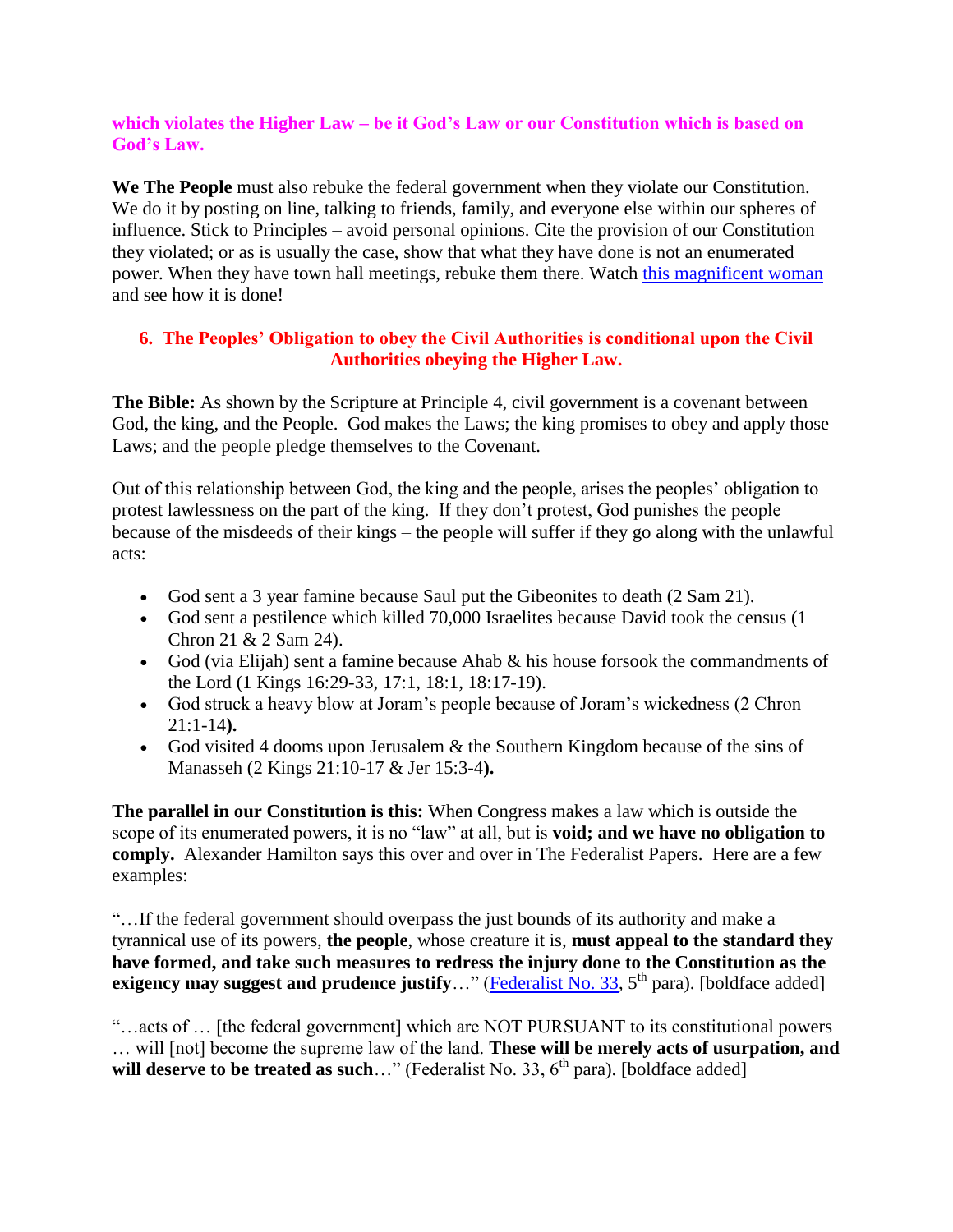"…every act of a delegated authority, contrary to the tenor of the commission under which it is exercised, *is void.* **No legislative act …contrary to the Constitution can be valid**. To deny this, would be to affirm … that men … may do not only what their powers do not authorize, but what they forbid." [\(Federalist No. 78,](http://www.foundingfathers.info/federalistpapers/fed78.htm)  $10^{th}$  para). [boldface added]

Hamilton also tells us that Congress can't usurp powers unless *the People* go along with it! In [Federalist No.16](http://www.foundingfathers.info/federalistpapers/fed16.htm) (next to last para), he points out that because **judges may be "embarked in a conspiracy with the legislature**", **the People, who are "the natural guardians of the Constitution", must be "enlightened enough to distinguish between a legal exercise and an illegal usurpation of authority.**"

So! Hamilton applies **the Biblical model of what WE are supposed to do when the federal government acts outside of the Constitution. We** are to recognize that their acts are "*void*", and **We** are to take whatever prudent measures are necessary to enforce the Constitution.

## **What can We do?**

Hamilton tells you to **LEARN** the Constitution; demand that federal and State officials obey it; and don't go along with them when they violate it!

**READ** our Declaration of Independence and Constitution until you become familiar with them. Stick to original sources (e.g., The Federalist Papers) and beware of the ignorant know-italls with their crazy theories.

**REBUKE** officials and judges who violate the Constitution! **Specify the violation. Usually, the violation is that what they did is not an enumerated power.**

**ELECT** State & County officials who will **nullify** unconstitutional acts of Congress, executive orders, & judicial opinions. Here are [Model Nullification Resolutions for State Legislatures.](https://publiushuldah.wordpress.com/2012/03/13/model-nullification-resolutions-for-state-legislatures/)

**TALK** to your pastor, priest or rabbi – we all share the Old Testament. We must dust off our copies and read them; renounce escapism & defeat; renounce **[the unbiblical doctrine of](http://www.stthomasmore.org/homily/key-christian-principles-personal-choice-and-private-property)  [socialism \(listen to Fr. Andrew!\)](http://www.stthomasmore.org/homily/key-christian-principles-personal-choice-and-private-property)**; renounce the unbiblical doctrine of divine right of kings – the false doctrine that God granted autonomy to the civil authorities; **declare independence from the federal government and throw off the chains of the 501 (c) (3) tax exemption!** Start being the Salt & Light we are called to be – the Watchmen on the Wall. PH.

## **Endnotes:**

**<sup>1</sup>** Here are express references to God in our Declaration of Independence:

- ... The Laws of Nature and of Nature's God...
- ...endowed by their **Creator** with certain unalienable Rights...
- ...appealing to **the Supreme Judge of the world** for the rectitude of our intentions...
- …with a firm reliance on the protection of **divine Providence**…